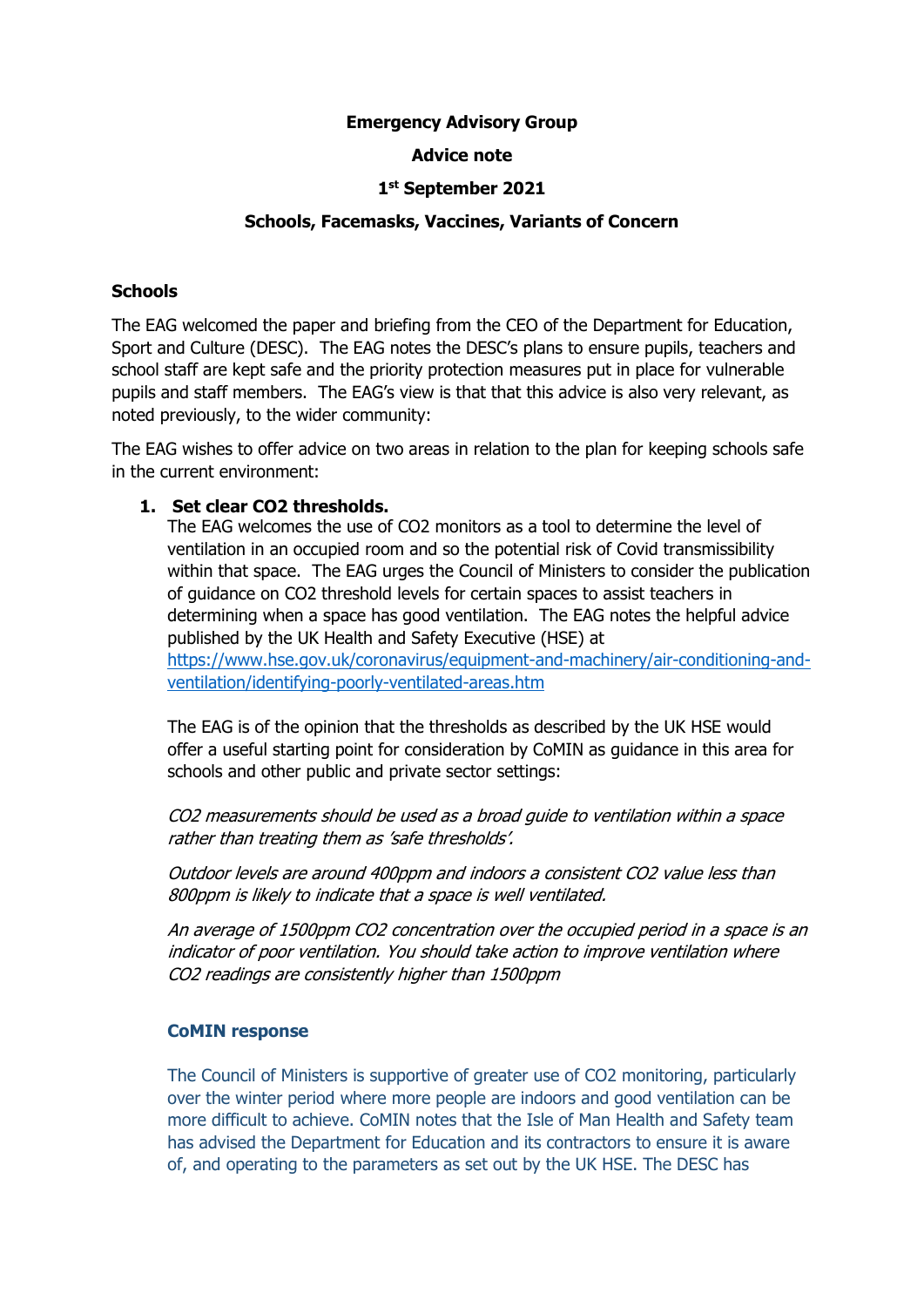confirmed it has installed CO2 monitors across its estate which are programmed to respond to the specified thresholds.

# 2. **Mandatory use of Facemasks in heavily occupied indoor spaces**

The EAG would reiterate its previous advice on this matter and would urge the Department for Education Sport and Culture to consider mandating facemasks for school pupils and staff (including those at UCM) where groups are likely to gather in indoor spaces with poor ventilation. These measures are seen as particularly important by the EAG in light of the current policy to not vaccinate the majority of children between the ages of  $12 - 16$ .

# **CoMIN response**

The Department for Education, Sport and Culture does not intend to make facemasks mandatory at this time as it is following the broader Government advice to support individual choice in this matter and all schools are committed to maintaining this approach. The Council of Ministers has agreed to offer vaccination to all 12-15 year olds in line with recommendations from the relevant Royal Colleges and Chief Medical Officers in the UK.

This further mitigation is aimed to reduce the small risk of serious illness in this age group but also to enable more young people to remain in school with the subsequent educational, mental health and general wellbeing benefits this brings.

# **Revised Covid strategy**

The EAG is supportive of the revised strategy document, based on assurance that the vaccination booster campaign and the ability to control borders should a Variant of Concern emerge is maintained. Based on the information provided, the EAG advises as follows:

# **Vaccine Booster programme**

The EAG noted the high level planning document from Manx Care, but would seek sight of a more detailed document which is needed urgently. This is a key protection in the Isle of Man response to a likely 4<sup>th</sup> wave of Covid 19 around quarter 4 2021.

In the context of the potential for increased cases over the winter period, the EAG urges the Council of Ministers to ensure that a booster programme now forms part of a series of mitigations to reduce the risk of the spread of Covid and the harm caused to those infected by Covid.

The EAG offers the following specific observations in respect of the booster programme plan:

- 1. The EAG urges further consideration of the impact of not undertaking the booster programme on the Government's plan for lifting of border restrictions and notes that JCVI recommendations should not necessarily be followed in the context of the Island's very different circumstances. In particular, the Island's border arrangements and population are not comparable to the UK and this difference should be taken into account.
- 2. The EAG understands the relationship with the UK and UK NHS is important but advises looking into the feasibility of sourcing alternative vaccine supplies (including the current research on the possibility of future use of tablets rather than injections).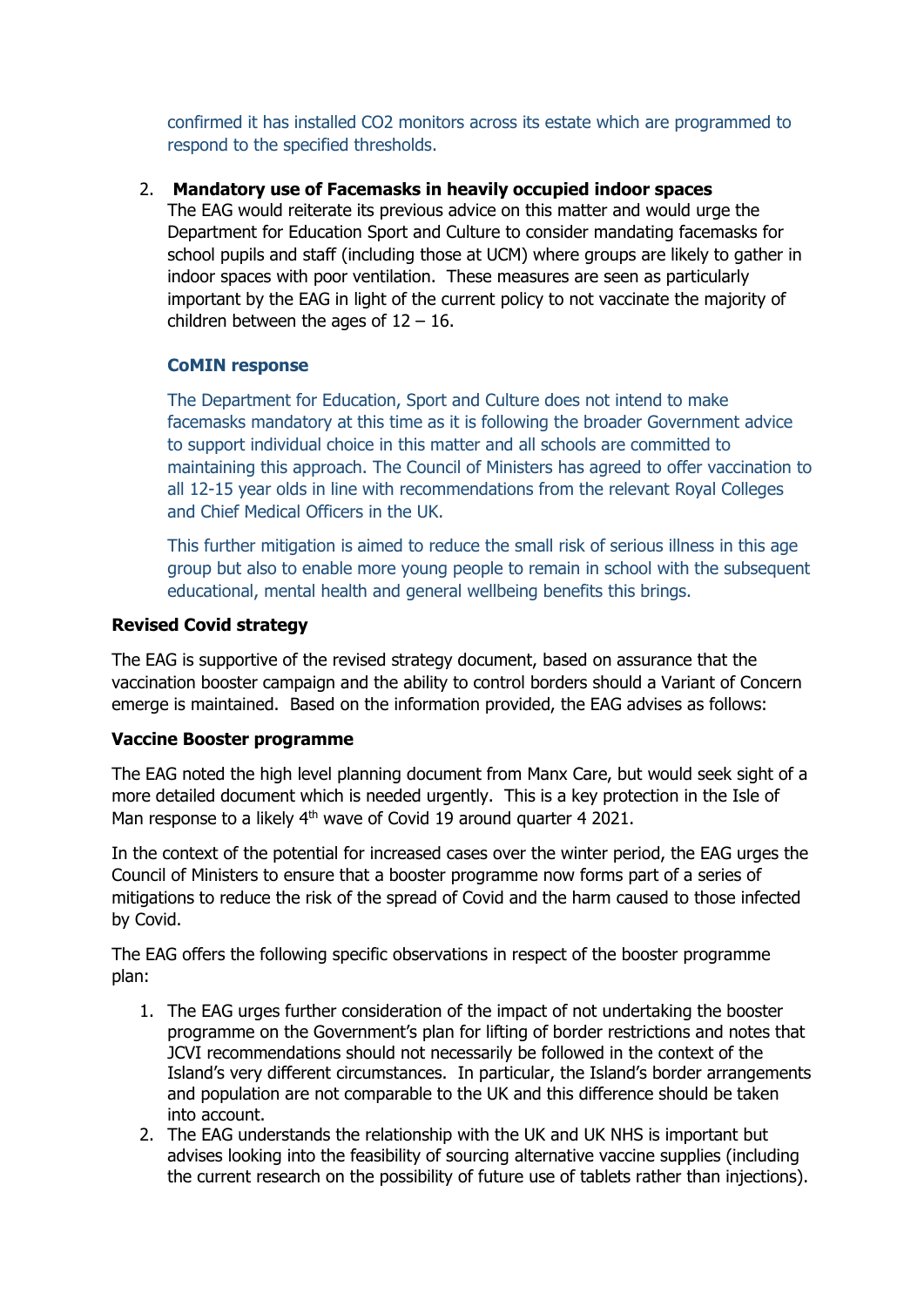This option would offer resilience and flexibility to the Island and could ensure its vaccine rollout programme best suits the needs of the Isle of Man and its people.

- 3. Any variations or cost impacts of the booster programme should consider a broad range of factors as part of the business case for its delivery. This would include the economic effects of a further partial or full lockdown or widespread staff absence due to Covid illness.
- 4. The EAG notes the comments in relation to scarcity of resource in delivering a vaccine booster programme and advises CoMIN to ensure that where resources are diverted from other healthcare areas, that the negative impacts of stopping, delaying or ceasing business as usual healthcare to resource the booster rollout are considered as part of the rollout plan.

## **CoMIN response**

- 1. The Council of Ministers does not intend to diverge from following JCVI guidance at the current time, as per the existing policy. Any potential benefits of this approach are outweighed by the risks due to lack of on-Island resource or expertise for carrying out the significant research and analysis relevant specifically to the Isle of Man that would be needed
- 2. Any new vaccine products are required to go through the appropriate approval process by the MHRA. They then require assessment by the JCVI for use in general population. This work takes time and currently no new products, particularly those with innovative delivery methods, appear to be ready for consideration. In addition, the Island does not have the same ability to secure preferential supply lines for such products as the UK NHS which, combined with the significant demand across the globe for vaccines, means it is unlikely the Island would receive any form of commercial or supply line advantage by sourcing its own products. The UK government also provide an indemnity on the back of their supply to the Isle of Man, which is subject to stringent conditions on how the vaccine is handled and administered.
- 3. CoMIN would be interested in further information from the EAG on a proposed methodology or approach for undertaking such work in a robust and meaningful way for a small population. It should be noted that the delivery of the programme is led by JCVI and manufacturer guidance in how vaccines are handled and administered.
- **4.** The Council of Ministers confirms that the Vaccination Board already takes scarcity of resource into account in relation to the delivery of the programme and particularly limiting any impact on the redeployment of resources.

#### **Variants of Concern**

The EAG discussed the risk posed by Variants of Concern (VoC) and urges the Government to prepare a sufficiently detailed strategy in the event of an emergence of a VoC. It would be helpful, for example, to clarify whether additional border control measures would be put in place in the event of a new VoC becoming prevalent. The EAG also advises Council (if it is not already doing so) to develop a strategy to ensure there is a sufficiently robust detection and mitigation plan in place in the event of an emerging VoC which may pose a risk to public health.